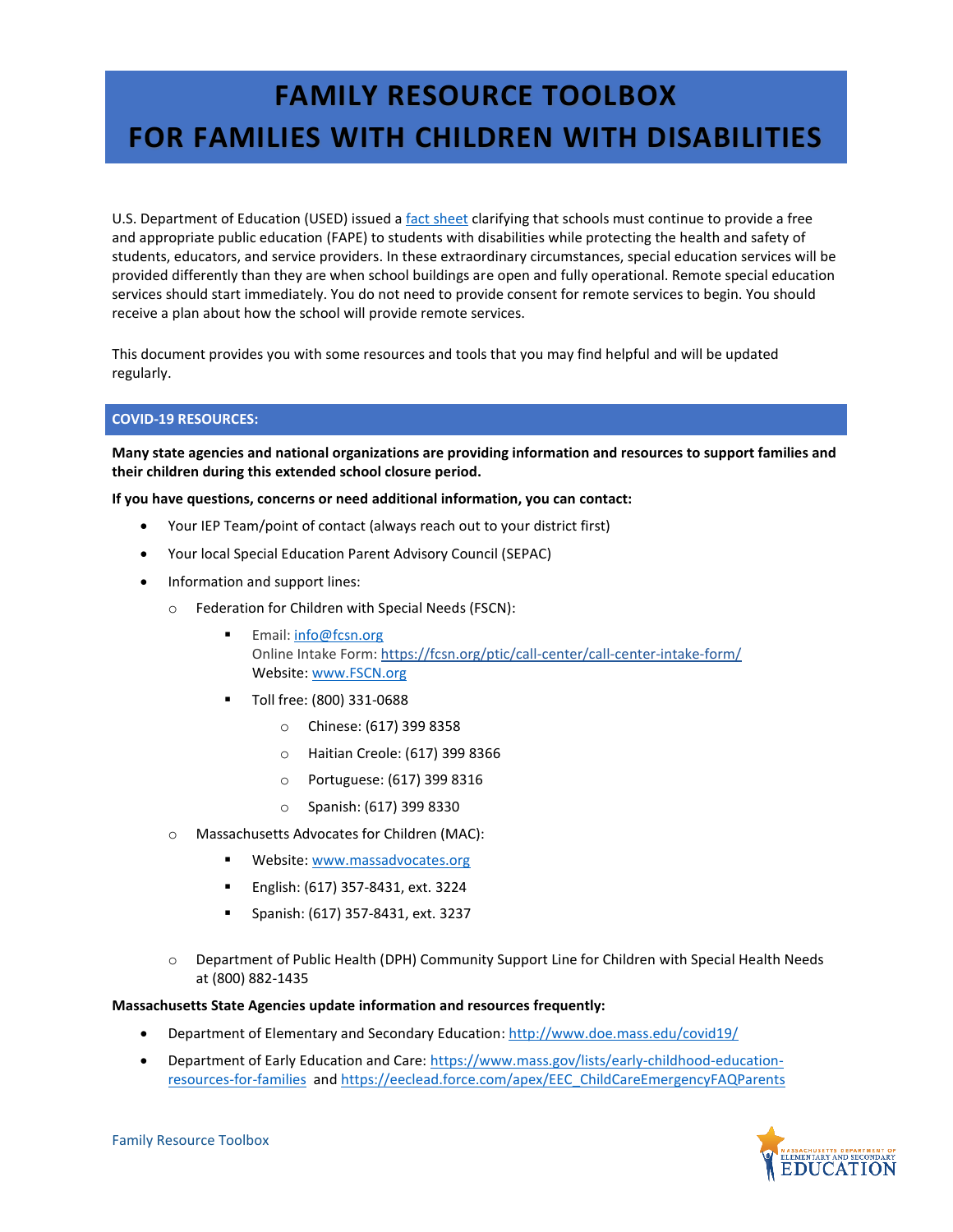#### Massachusetts Department of Elementary and Secondary Education

- Department of Public Health, Early Intervention[: https://www.mass.gov/alerts/ei-telehealth#undefined](https://www.mass.gov/alerts/ei-telehealth#undefined)
- Department of Public Health, Division for Children & Youth with Special Health Needs: <https://www.mass.gov/orgs/division-for-children-youth-with-special-health-needs>
- Department of Mental Health[: https://www.mass.gov/info-details/covid-19-information-about-dmh](https://www.mass.gov/info-details/covid-19-information-about-dmh-programs-and-services)[programs-and-services](https://www.mass.gov/info-details/covid-19-information-about-dmh-programs-and-services)
- Department of Developmental Services[: https://www.mass.gov/lists/coronavirus-resources-for-dds](https://www.mass.gov/lists/coronavirus-resources-for-dds-families-and-individuals)[families-and-individuals](https://www.mass.gov/lists/coronavirus-resources-for-dds-families-and-individuals) and<https://www.mass.gov/lists/resources-for-individuals-at-home>
- Massachusetts Commission for the Deaf and Hard of Hearing: <https://www.mass.gov/orgs/massachusetts-commission-for-the-deaf-and-hard-of-hearing>
- Massachusetts Commission for the Blind[: https://www.mass.gov/lists/covid-19-resources-for-the-mcb](https://www.mass.gov/lists/covid-19-resources-for-the-mcb-community)[community](https://www.mass.gov/lists/covid-19-resources-for-the-mcb-community)
- Massachusetts Rehabilitation Commission: [https://www.mass.gov/service-details/coronavirus-updates](https://www.mass.gov/service-details/coronavirus-updates-from-mrc)[from-mrc](https://www.mass.gov/service-details/coronavirus-updates-from-mrc)
- Massachusetts Department of Children and Families:
	- DCF COVID-19 updates: [https://www.mass.gov/info-details/dcf-covid-19-resources-and](https://www.mass.gov/info-details/dcf-covid-19-resources-and-support)[support;](https://www.mass.gov/info-details/dcf-covid-19-resources-and-support)
	- o Family Resource Centers: <https://www.frcma.org/>

## SUPPORT FOR FAMILIES:

**This is a stressful time. It is important to take care of yourself and ask for help when needed. Many agencies are providing families with resources and supports during the COVID-19 crisis.**

- Th[e Parent Support Program](http://www.thehome.org/site/PageNavigator/ParentSupportProgram.html) offered through the Home for Little Wanderers offers support and group discussion for families who are caring for children with behavioral and mental health needs.
- The American Academy of Pediatrics has put out a[n advisory for parents facing stressors over COVID-19](https://www.aap.org/en-us/about-the-aap/aap-press-room/Pages/The-American-Academy-of-Pediatrics-Advises-Parents-Experiencing-Stress-over-COVID-19.aspx) to practice self-care, to reach out to others for support.
- [Family Aid Boston](https://familyaidboston.org/our-work) offers resources for families worried about or experiencing homelessness.
- Th[e Child Mind Institute](https://childmind.org/coping-during-covid-19-resources-for-parents/) offers phone consultations, video chats and other resources for families dealing with the stress related to COVID-19.
- Parents Helping Parents: [https://www.parentshelpingparents.org/.](https://www.parentshelpingparents.org/)
- Parental Stress Line 24/7 (PSL)multi-lingual confidential and anonymous hotline 1-800-632-8188.

# **Hotlines:**

**Domestic Violence:** If you or someone you know is quarantining in a home where they do not feel safe, help is available.

- **Safe Link is a 24/7 hour multilingual hotline**. Advocates can help with safety planning, and finding resources for shelter, domestic violence support groups, and many other needs.
	- o Safe Link 24/7 Crisis Hotline: **(877) 785-2020; TTY: (877) 521-2601**
- **The National Domestic Violence Hotline** is offering assistance and safety planning 24/7. Call **1-800-799- 7233** for live support. If you're unable to speak safely, you can log onto [thehotline.org](https://www.thehotline.org/) to chat online, or **text LOVEIS to 22522**

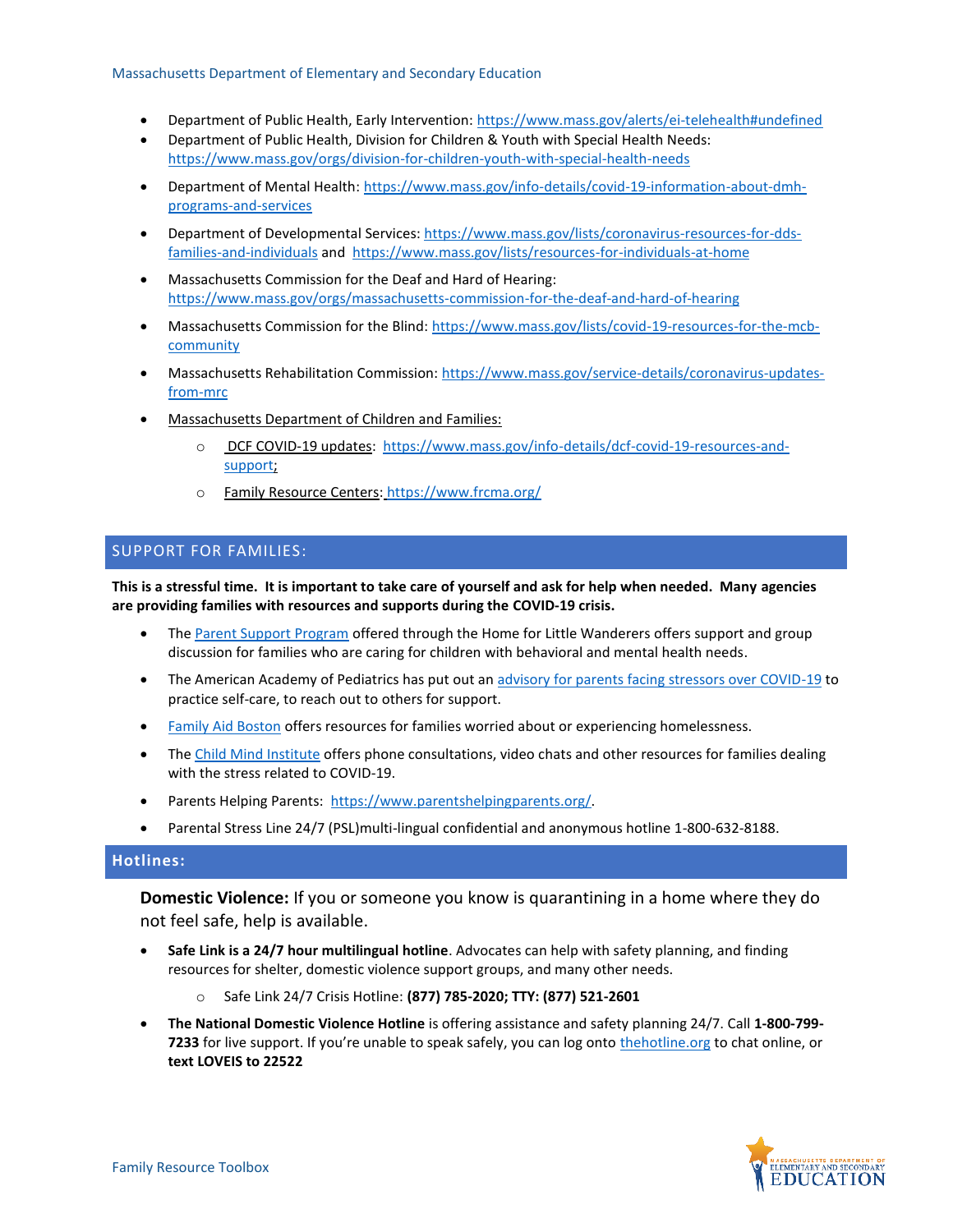**Child Abuse**: Please call immediately if you know of, or suspect, an incident of child abuse or neglect**.**

- o During regular business hours (8:45 a.m.-5 p.m. M-F) call the **[Department](https://www.mass.gov/orgs/massachusetts-department-of-children-families/locations) of Families and [Children](https://www.mass.gov/orgs/massachusetts-department-of-children-families/locations) (DCF) area office that [serves](https://www.mass.gov/orgs/massachusetts-department-of-children-families/locations) the city or town** where the child lives.
- o Nights, weekends, and holidays dial the Child-at-Risk Hotline at (**800) [792-5200](tel:800-792-5200)**.

## NO INTERNET AT HOME?

- Comcast is offering initiatives to help families obtain access to the Internet. [View more information on](https://corporate.comcast.com/covid-19)  [this offer from Comcast.](https://corporate.comcast.com/covid-19)
- In Boston, the Mayor has shared information and resources on **connecting to the Internet and accessing** [technology resources](https://www.boston.gov/news/internet-connectivity-and-technology-supports-during-covid-19-response) .
- [Vroom](https://www.vroom.org/) offers free, easy-to-use learning tips for children 5 and under, delivered daily directly to your phone.
- Several programs are available to offer tips and resources for families that support learning through text messages (Message and data rates apply) and Apps using your cellphone.

## SUPPLEMENTAL LEARNING DURING SCHOOL CLOSURE:

**There are many informal ways to keep your child engaged in learning beyond supporting school assignments. When in doubt, read, read, read! Reading is one of the most important activities that supports overall learning. There are also a variety of learning games online. Anything that engages your child, stimulates their curiosity, and exposes them to new things will be valuable.**

- **.** [Unite for Literacy](https://www.uniteforliteracy.com/) provides free digital access to picture books, including a variety of fiction and informational text, for students to read. There is also an option for the text to be narrated.
- *National Center on Improving Literacy's* [toolkit](https://improvingliteracy.org/kit) helps families understand and practice recommended literacy skills.
- [Early Childhood Technical Assistance Center \(ECTA\)](https://ectacenter.org/topics/disaster/familiesathome.asp) provides information and activities for families of young children.
- [The Pyramid Model,](https://challengingbehavior.cbcs.usf.edu/Pyramid/overview/index.html) promoting social emotional skills in infants and young children, has developed a [booklist](https://challengingbehavior.cbcs.usf.edu/docs/booknook/ChildrensBookList.pdf) to help children understand and develop social emotional skills.
- **[Heggerty:](https://www.heggerty.org/download-assessments-and-resources)** Activities to work on foundational reading skills. These are best for ages 4–6.
- [StoryLine](https://www.storylineonline.net/) Online and [Epic:](https://www.getepic.com/) Hear quality children's literature read aloud and see illustrations.
- Early literacy games and [activities](https://www.fcrr.org/curriculum/SCAindex.shtm) from the Florida Center for Reading Research: easy to print out and play together.
- Digital [decodable](https://www.speld-sa.org.au/services/phonic-books.html) [readers:](https://portal.flyleafpublishing.com/) this type of book is recommended for reading practice for children who are still learning to sound out and read simple words.

## ORGANIZATION:

**Maintaining a consistent routine is important for helping children feel stable during school closure.**

- Set up a daily routine and schedule. Be sure to include time for breaks. DESE is recommending 3 ½ to 4 hours of learning per weekday, which includes both independent and remote instruction.
- Use a calendar or day planner to keep track of daily activities. Many children with disabilities, especially younger ones, respond well to a visual schedule that uses pictures to keep track of upcoming activities.

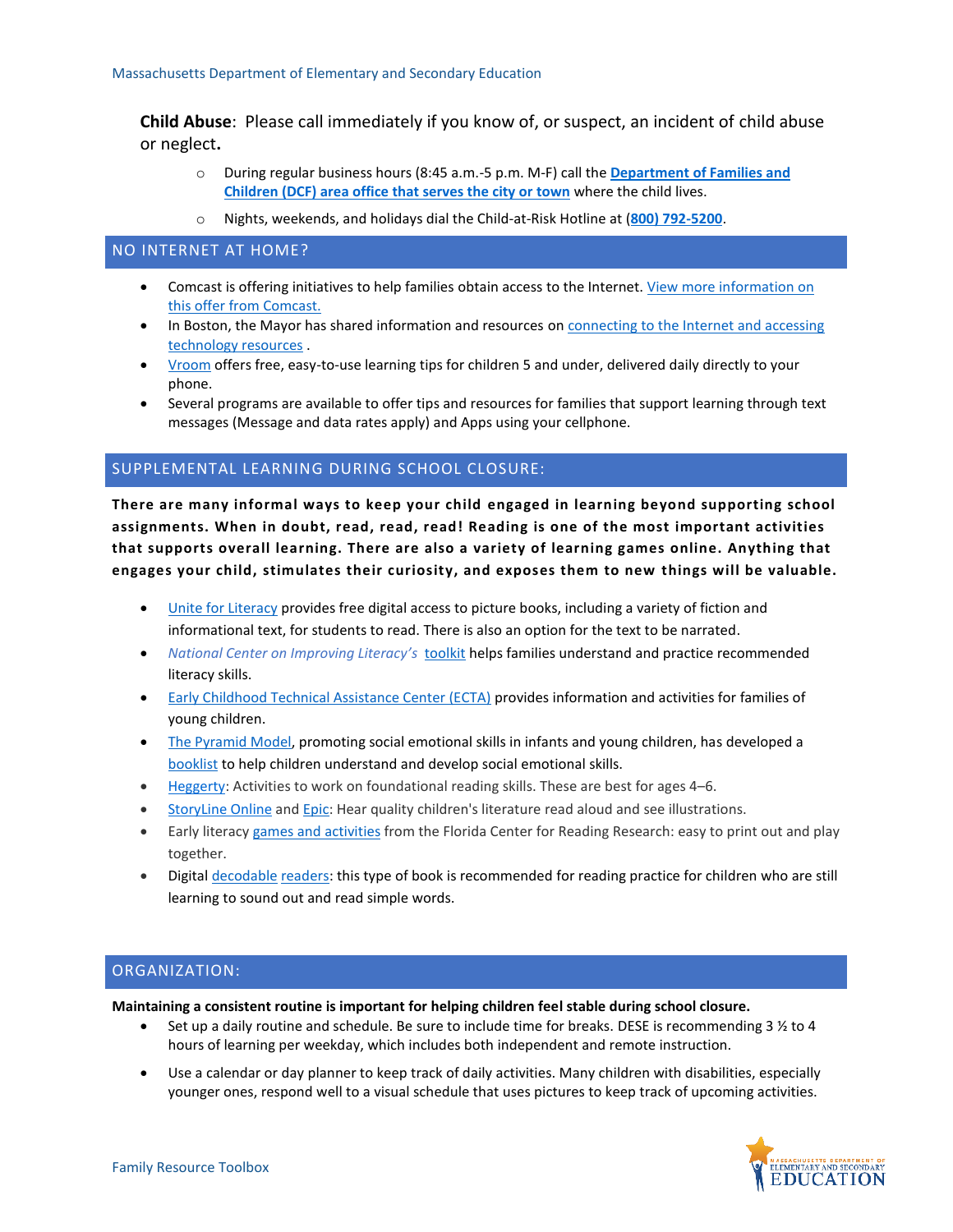- For students who need more help staying focused, you can use an online visual countdown timer.
- Limit distractions and arrange a quiet space for your child to work.
- Reward your child for time on-task or finishing assignments. Use activities that they enjoy as rewards.

# LESSON HELP:

**Schools are providing assignments for students to complete from home during school closure. You can support your child's learning by guiding them through assignments.**

- Prepare your child for learning by telling them why the work is important, what they will learn and what activities they will complete.
- Before the lesson, build background and vocabulary. Look for words or topics that you think might be difficult for your child. Use books, drawings, videos, Google, or other resources to help your child build understanding of these words or topics before starting the assignment.
- Read directions together with your child. Have them repeat back the directions to make sure they understand what to do.
- Work on the first task or problem together. Then, watch your child do the next task on their own to make sure they understand the directions.
- Guide your child through the work as needed. Check back occasionally to make sure they are doing the work correctly.
- If your child needs help, offer ideas that can help them work through the problem. Try not to give the answers or do the work for them.
- Allow your child to work with a friend over the phone or video call.
- Help your child stay engaged in learning by varying the time they spend on reading, writing, moving, watching, listening, and speaking.

## ADDITIONAL RESOURCES FOR CHILDREN WITH DISABILITIES:

### **RESOURCES FOR EARLY CHILDHOOD SPECIAL EDUCATION (ECSE):**

- Division for Early Childhood:<https://www.dec-sped.org/ei-ecse-resources-covid-19>
- Pyramid Model:
	- o Helping Children and Families Cope Resources Regarding COVID-19: <https://challengingbehavior.cbcs.usf.edu/emergency/index.html>
	- o Backpack Series to support families managing challenging behaviors: <https://challengingbehavior.cbcs.usf.edu/Implementation/family.html#collapse2>

### **RESOURCES FOR ECSE THROUGH ADULTHOOD:**

- Federation for Children with Special Needs (FCSN) site updated daily[: https://fcsn.org](https://fcsn.org/)
- The Arc of Massachusetts
	- o Weekly Webinar Series: [https://thearcofmass.org/post/the-arcs-covid-19-updates-the-arc](https://thearcofmass.org/post/the-arcs-covid-19-updates-the-arc-launches-weekly-webinar-series)[launches-weekly-webinar-series](https://thearcofmass.org/post/the-arcs-covid-19-updates-the-arc-launches-weekly-webinar-series)
	- o Staying Calm and Connected: [https://thearcofmass.org/post/the-arcs-covid-19-updates-staying](https://thearcofmass.org/post/the-arcs-covid-19-updates-staying-calm-and-connected)[calm-and-connected](https://thearcofmass.org/post/the-arcs-covid-19-updates-staying-calm-and-connected)

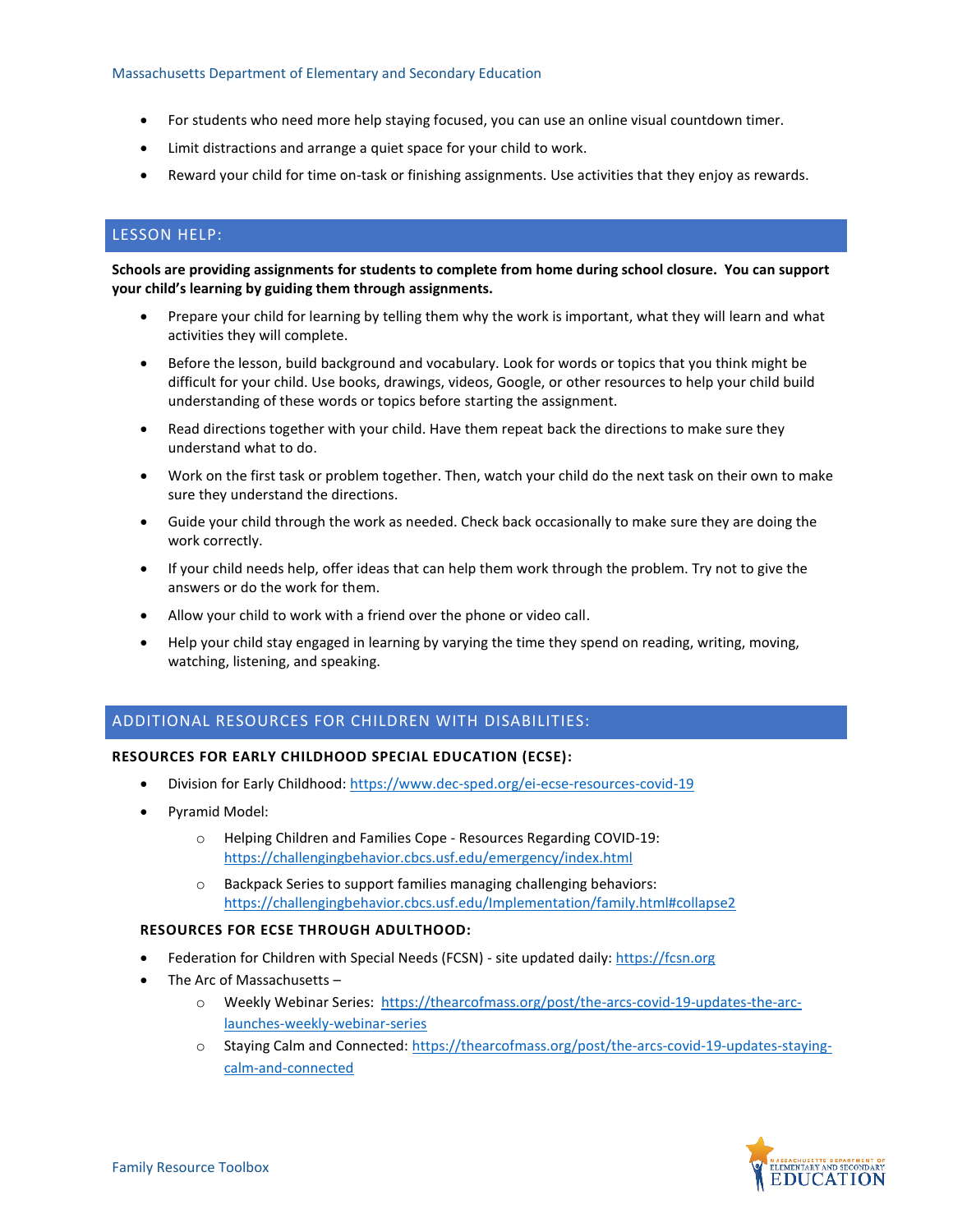- Autism Insurance Center related to Applied Behavioral Analysis and Covid-19: [https://disability](https://disability-info.s3.amazonaws.com/AIRC/pdf/COVID-19-Fact-Sheet.pdf)[info.s3.amazonaws.com/AIRC/pdf/COVID-19-Fact-Sheet.pdf](https://disability-info.s3.amazonaws.com/AIRC/pdf/COVID-19-Fact-Sheet.pdf)
- Pearson Connection Academy[: https://www.pearson.com/news-and-research/working-learning-online](https://www.pearson.com/news-and-research/working-learning-online-during-pandemic.html)[during-pandemic.html](https://www.pearson.com/news-and-research/working-learning-online-during-pandemic.html)
- Supporting Individuals with Autism through Uncertain Times: 7 support strategies to meet the needs of individuals with ASD during the COVID crisis[: https://afirm.fpg.unc.edu/supporting-individuals-autism](https://afirm.fpg.unc.edu/supporting-individuals-autism-through-uncertain-times)[through-uncertain-times](https://afirm.fpg.unc.edu/supporting-individuals-autism-through-uncertain-times)
- National Association for Family, School and Community Engagement (NAFSCE): <https://nafsce.org/general/custom.asp?page=coronavirus>
- Autism Distance Education Parent Training: <https://health.ucdavis.edu/mindinstitute/centers/cedd/adept.html>
- Association of Massachusetts Educators of Students with Visual Impairments (AMESVI) Family and Student Resources[: http://amesvi.org/Home/family-and-student-resources/](http://amesvi.org/Home/family-and-student-resources/)
- Family TIES of Massachusetts/Parent-to-Parent program connects parents who face similar challenges in raising their children special needs:<https://www.massfamilyties.org/parent-to-parent-program/>
- Tips to Help Children Continue Learning [https://www.cdc.gov/coronavirus/2019](https://www.cdc.gov/coronavirus/2019-ncov/prepare/children.html?deliveryName=USCDC_2067-DM23558) [ncov/prepare/children.html?deliveryName=USCDC\\_2067-DM23558](https://www.cdc.gov/coronavirus/2019-ncov/prepare/children.html?deliveryName=USCDC_2067-DM23558)
- National Parent Teacher's Association (PTA) FAQs and tips for educators, information on Social Emotional Support, Learning at Home and Healthy Habits: [www.pta.org/COVID-19](http://www.pta.org/COVID-19)
- Health Law Advocates: <https://www.healthlawadvocates.org/> legal assistance and advocacy.

# ASSISTIVE TECHNOLOGY:

**Your child may use assistive technology (AT). You can check with your child's teacher and related service provider about what technology will be best to use at home.**

- The Center on Technology and Disabilities offers a[n Intro to Assistive Technology video](https://www.ctdinstitute.org/library/2017-10-05/intro-assistive-technology-video?utm_source=Oct+19+2017&utm_campaign=Oct+19&utm_medium=email) which outlines basic topics and concepts for using assistive technology with students with disabilities.
- CAST has developed a [Remote Learning](http://www.cast.org/whats-new/remote-learning-resources.html#.XoXfL_ZFyUm) webpage. It provides resources and information regarding AT.
- The Department of Elementary and Secondary Education (DESE) provides information and resources regarding **Assistive [Technology and Accessibility](http://www.doe.mass.edu/sped/assistive/)** that families may find helpful.
- The National Deaf Center has developed a frequently asked questions document, Your Questions, [Answered,](https://mailchi.mp/nationaldeafcenter/your-questions-answered-auto-captions-tutoring-vrs?e=e1a5b6cef5) to support people who are deaf and hard of hearing.
- CaptionSync provides information to assist you i[n adding your own caption file to YouTube](https://www.automaticsync.com/captionsync/youtube-automatic-captions/) .
- The Massachusetts [Accessible Instructions Materials Library \(AIM Library\)](https://www.aimlibrary.org/) can be contacted through your child's Teacher of the Visual Impaired (TVI) to access available resources.

# CAREGIVER TOOLS:

**Families may be worried about what will happen if they get sick and are unable to care their child with disabilities. Resources are available to explain the way hospitals diagnose and treat patients as well as how families can transfer caregiver responsibilities to a trusted family member or friend.**

 Hospitals may have developed processes to work with families to see if they need support and in helping to identify an alternative caregiver when being admitted.